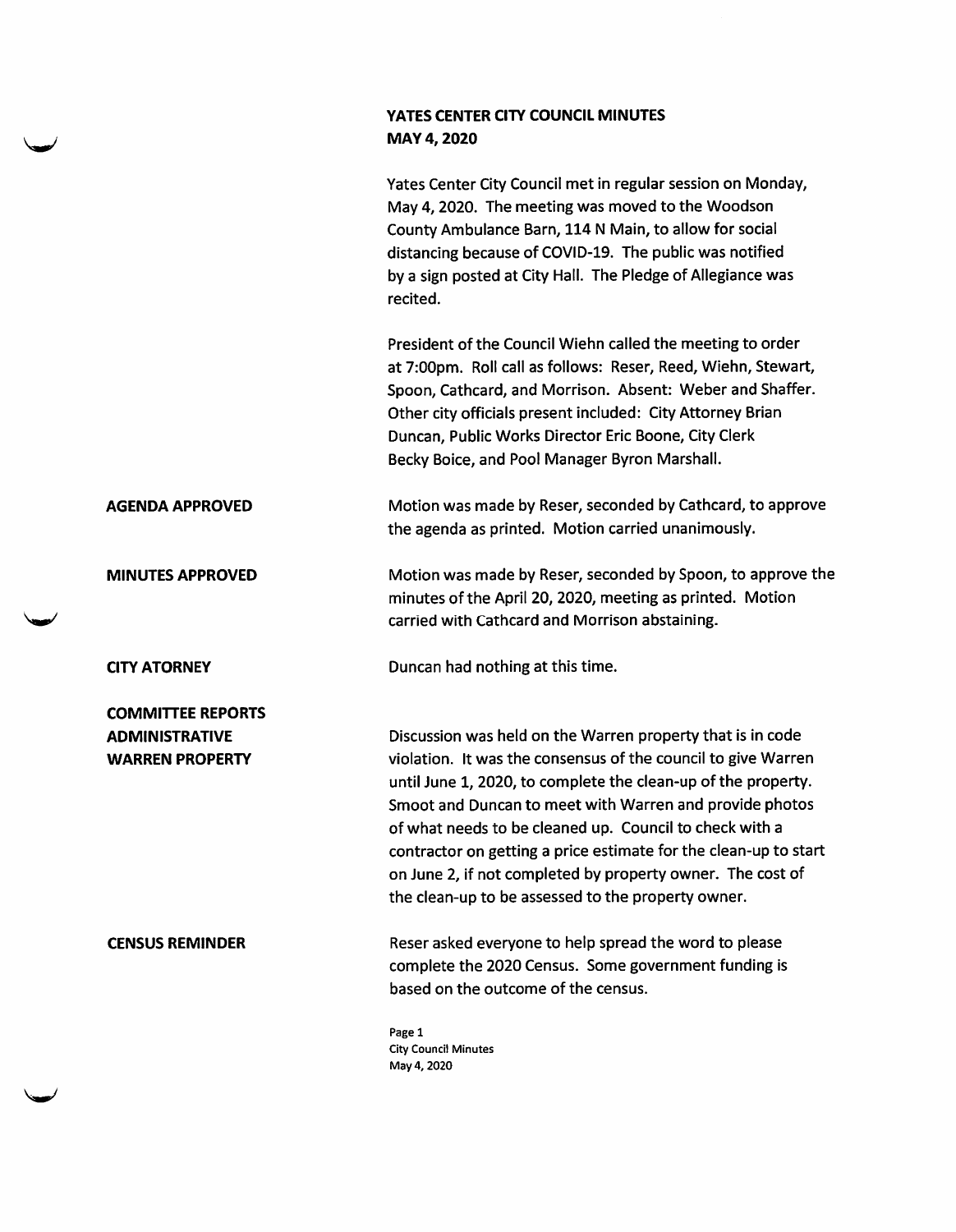| <b>CHAMBER/YC DAYS UPDATE</b>                          | Reser tabled until the next meeting.                                                                                                                                                                                                                                                                                                                                                                 |
|--------------------------------------------------------|------------------------------------------------------------------------------------------------------------------------------------------------------------------------------------------------------------------------------------------------------------------------------------------------------------------------------------------------------------------------------------------------------|
| <b>OPENING CITY HALL &amp; EMPLOYEES</b>               | It was the consensus of the council to open City Hall to the<br>public and have all employees begin working regular<br>schedules effective immediately.                                                                                                                                                                                                                                              |
| <b>SAFETY</b>                                          | Cathcard requested all items that have been tabled, be put<br>back on the agenda for the next meeting.                                                                                                                                                                                                                                                                                               |
| <b>PUBLIC WORKS</b><br><b>CLEAN-UP DAY</b>             | Residential clean-up for brush and yard debris only was<br>set for Monday, May 18. All rules and specifications to be<br>posted on face book and in the newspaper.                                                                                                                                                                                                                                   |
| <b>OVERHEAD SHOP DOOR</b>                              | Motion was made by Spoon, seconded by Reser, to solicit<br>sealed bids for an overhead door at the street department's<br>south shop. Bids to be returned to City Hall by 5:00pm,<br>Friday, May 29th. Motion carried unanimously. Bid<br>specifications available at City Hall.                                                                                                                     |
| <b>CONTRACTOR BILLED</b>                               | Spoon informed council that the contractor who had recently<br>caused a major water leak has been billed for the repair and<br>water loss.                                                                                                                                                                                                                                                           |
| <b>PARKS &amp; PUBLIC LANDS</b><br><b>OPENING POOL</b> | A lengthy discussion was held on if the city pool should be<br>opened this year with the COVID-19 issues, lifeguards needing<br>to be certified, work needing to be done before the pool could<br>be open and the cost involved. Earlier plans included closing<br>the pool July 31 for the season to allow for construction to start<br>on the new pool. Marshall expressed his opinion to council. |
|                                                        | Motion was made by Spoon, seconded by Reser, to not open<br>the pool this year and start on construction of the new pool as<br>soon as the contractor was available. Motion carried with<br>Cathcard and Morrison voting no.                                                                                                                                                                         |
| <b>AWARD POOL BID</b>                                  | Council was presented with a recommendation of bidder letter<br>from Jeff Bartley of Watersedge. His recommendation was to<br>award the project to Branco in the amount of \$1,233,100 for<br>the base bid and all alternate bids.                                                                                                                                                                   |
|                                                        | Page 2                                                                                                                                                                                                                                                                                                                                                                                               |

City Council Minutes May 4, 2020